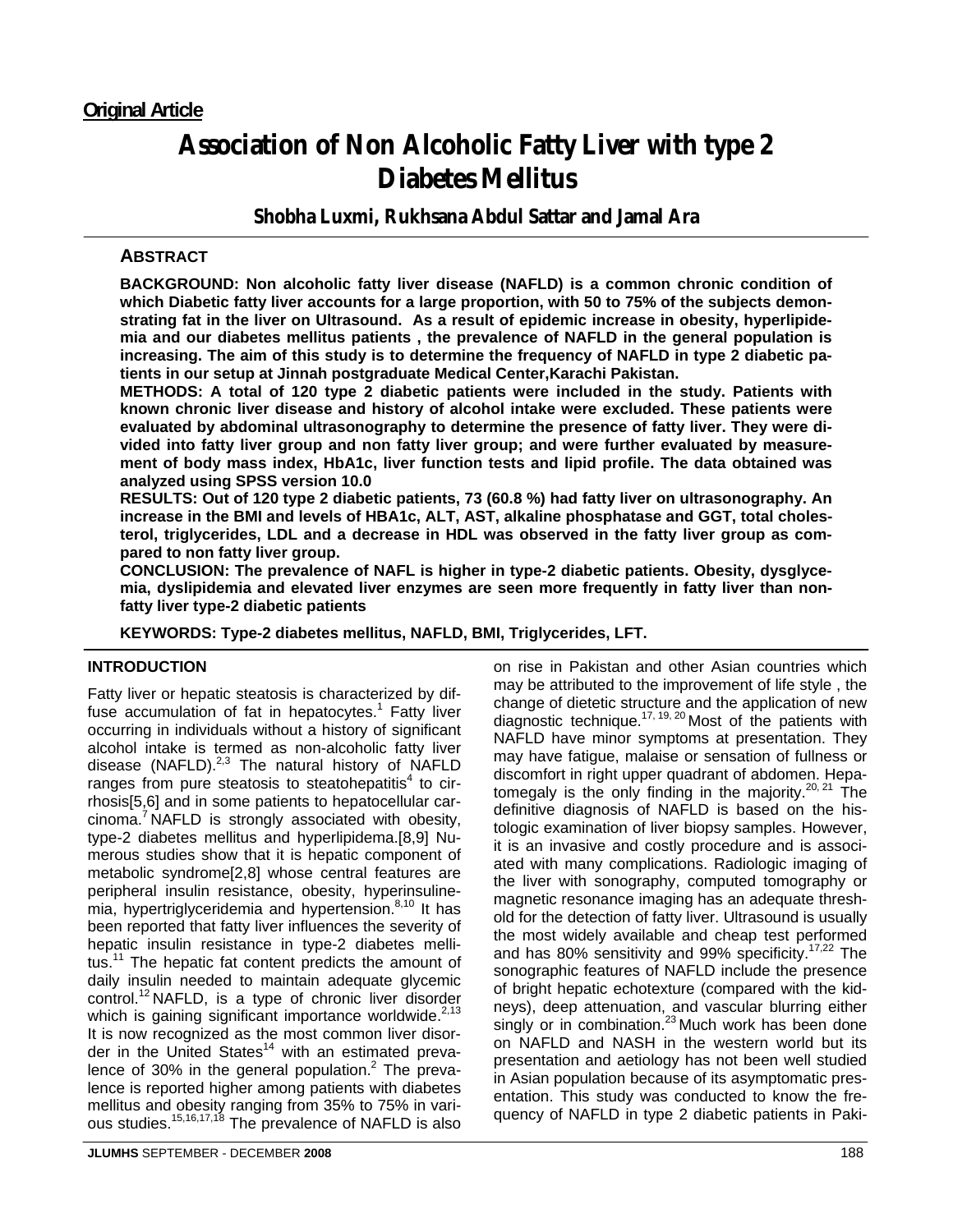stan and to see the differences in the Body mass index and biochemical markers in fatty liver disease patients and non fatty liver disease patients.

#### **MATERIAL AND METHODS**

It was an observational cross sectional study conducted at the medical outpatient department of Jinnah postgraduate medical centre, Karachi from September 2006 to March 2007. 120 diagnosed type 2 diabetic patients of both sexes were included in the study. The patients with known chronic liver disease (hepatitis B surface antigen or Anti HCV positive), pregnancy, and history of alcohol or drugs which cause fatty liver were excluded. Informed consent was taken from the subjects and they were evaluated by abdominal ultrasonography. Fatty liver was diagnosed on the basis of diffuse hyperechoic echo texture, increased echo texture compared with kidneys, vascular blurring and deep attenuation. The patients were divided into fatty liver and non fatty liver group and were further evaluated by the measurement of BMI, haemoglobin (HbA1c), total bilirubin, alanine aminotransferase (ALT), aspartate aminotransferase(AST) , alkaline phosphatase(AKP), gamma glutamyl transpeptidase (GGT), total cholesterol (TC) triglycerides (TG), low density lipoprotein (LDL) and high density lipoprotein (HDL).The data was entered and analyze into Statistical packages for social science (SPSS version 10.0). Frequency and percentages were computed for categorical variable were presented in pie graph. Mean and standard deviation were computed for quantitative variables like age, BMI, HbA1c, total bilirubin, AST, ALT, AKP, GGT, TC, TG, LDL and HDL. Independent sample t test was used to compare mean of all the quantitative variables between the two groups of patients were 0.05 level was considered significant. Multivariate analysis was performed by using multiple logistic regression models for independent risk factors of fatty liver. P value less than 0.05 was considered statistically significant.

#### **RESULTS**

The study included 120 patients of type 2 diabetes mellitus. The average age of the patients was  $50 \pm 7.8$ years (Ranging form 35 to 66). Forty-one (34.2%) were males and 79(65.8%) were females; female to male ratio was 1.9:1. Seventy three (60.8%) patients had fatty liver whereas forty seven (39.2%) had no fatty liver on ultrasonography. The average liver size was 17.2 $\pm$  3.1 cm in fatty liver patients and 13  $\pm$  2.4 cm in non fatty liver patients. Comparison of means of serum biochemical markers between fatty liver and non fatty liver groups is presented in **Table I**. The values of all these biochemical markers except HDL were elevated in fatty liver disease patients as non fatty liver disease group and the differences were found to be statistically significant. (P value <0.01). Multivariate logistic regression was used to select the variables independently associated with diabetic fatty liver. Defining as FLD as 1 and non FLD as 0, and the probability of fatty liver disease was presented as P-Values as shown in table-2. All markers entered the model of the logistic regression as independent risk factors of the diabetic fatty liver. Body mass index and triglycerides were positively correlated with fatty liver. (BMI: Odd ratio =  $1.55$  p = 0.03; triglycerides: OR=  $1.04$ p=0.035).

#### **FIGURE I: FREQUENCY OF DIABETIC FATTY LIVER PATIENTS** *(***n=120***)*



Fatty Liver Patients  $= 73$ Non Fatty Liver Patients = 47

# **DISCUSSION**

Non alcoholic fatty liver disease is a common hepatic disorder characterized by accumulation of fat in the liver parenchyma of the patients who do not drink excessive amount of alcohol. It is a clinicopathological syndrome characterized by wide spectrum of liver damage ranging from benign fatty infiltration to steatohepatitis, advanced fibrosis and cirrhosis.<sup>2</sup> The prevalence of NAFLD is high in conditions associated with insulin resistance, such as obesity, type-II diabetes mellitus, dyslipidemia and the metabolic syndrome.<sup>10</sup> It is very common in type-II diabetic patients, with 50% to 75% subjects demonstrating fat in the liver by ultrasound.<sup>24</sup> In our study the prevalence of fatty liver in type 2 diabetics was 60.8% which correlates with the prevalence reported in study conducted by Akbar and Kawther in Saudi Arabia i.e. 55% (25) and by Gupta et al in India which was 49%.<sup>15</sup> The presence of NAFLD correlates significantly with both BMI and waist hip ratio. <sup>26,27</sup> Though in our study only BMI was taken as a marker for obesity, raised BMI showed strong correlation with presence of fatty liver. The multiple logistic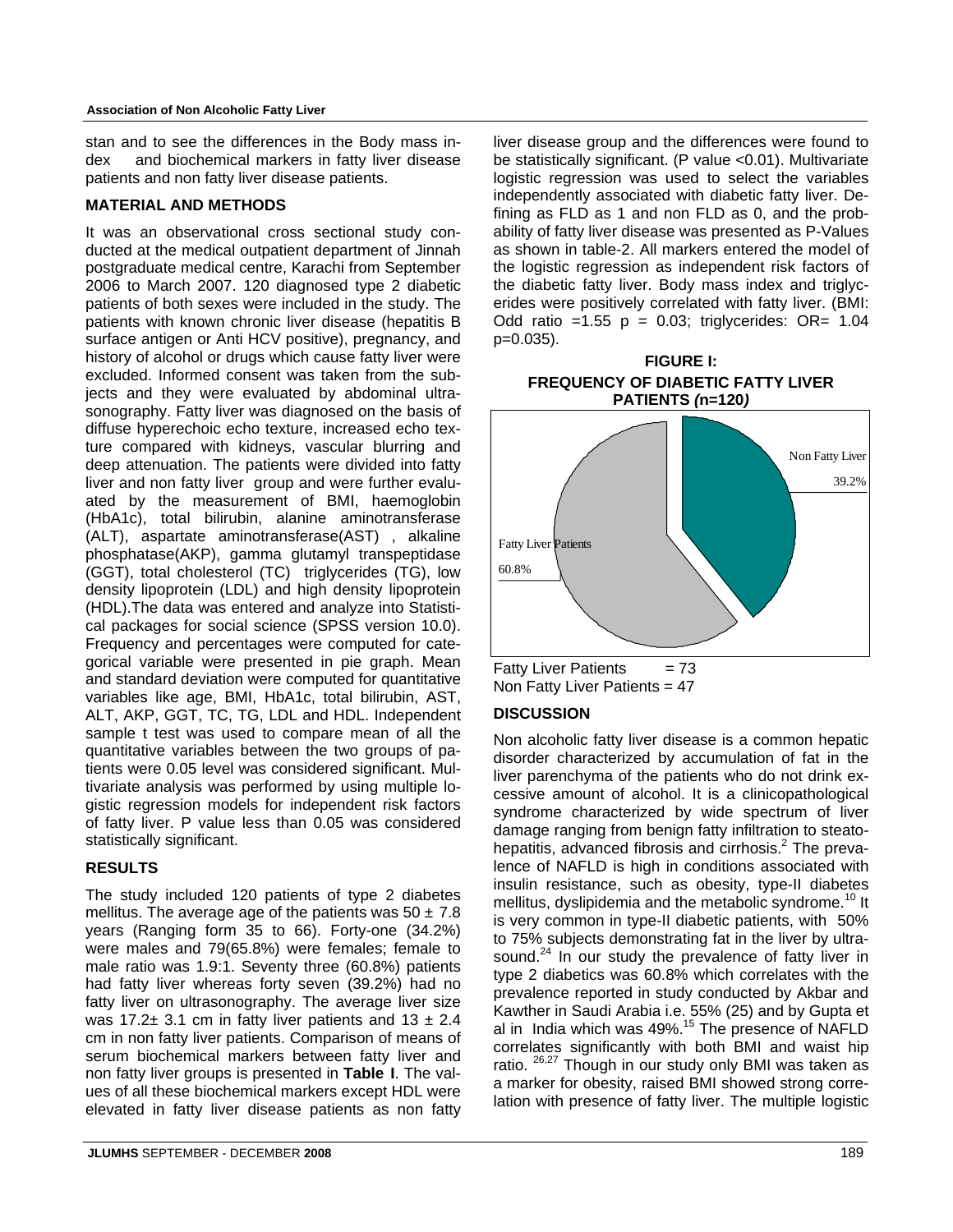#### **TABLE I: COMPARISON OF LABORATORY ABNORMALITIES BETWEEN FATTY LIVER AND NON FATTY LIVER (n=120)**

| <b>Study Variables</b>   | NAFL n=73        | No NAFL n=47       | t-value | <b>P-Values</b> |
|--------------------------|------------------|--------------------|---------|-----------------|
| BMI                      | $30.17 \pm 3.92$ | $23.7+2.55$        | 9.94    | $P < 0.01*$     |
| Hb A <sub>1</sub> c      | $8.29 \pm 088$   | $7.02 \pm 0.47$    | 9.08    | $P < 0.01*$     |
| Bilirubin (mg/dl)        | $0.97 \pm 0.24$  | $0.67 + 0.42$      | 3.84    | $P < 0.01*$     |
| AST (mu /ml)             | $37.23 \pm 17.9$ | $20.38 + 5.7$      | 6.22    | $P < 0.01*$     |
| ALT (mu /ml)             | $51.92 \pm 27.3$ | $26.47 \pm 8.59$   | 6.18    | $P < 0.01*$     |
| AKP (mu/ml)              | 293.64±109.5     | $162.21 \pm 39$    | 7.90    | $P < 0.01*$     |
| <b>GGT</b>               | 43.37±19.92      | 22.88±7.39         | 6.75    | $P < 0.01*$     |
| <b>Total Cholesterol</b> | 198.12±47.6      | 158.53±41.84       | 4.66    | $P < 0.01*$     |
| TG (mg/dl)               | 244.8±128.9      | $117.49 \pm 39.29$ | 6.57    | $P < 0.01*$     |
| HDL (mg/dl)              | $37.32 \pm 7.12$ | 43.98±6.94         | $-5.04$ | $P < 0.01*$     |
| LDL (mg/dl)              | 120.1±48.6       | $90.72 \pm 34.63$  | 3.59    | $P < 0.01*$     |

\*Significant

#### **TABLE II:**

#### **MULTIPLE LOGISTIC REGRESSION ANALYSIS OF INDEPENDENT RISK FACTORS OF FATTY LIVER (n=120)**

| <b>Study Variables</b>   | <b>Estimated</b> | <b>Wald</b> | P-Value  | <b>OR</b> | 95%CI          |
|--------------------------|------------------|-------------|----------|-----------|----------------|
| Constant                 | $-35.66$         | 6.56        | 0.01     |           |                |
| BMI                      | 0.436            | 3.04        | $0.03*$  | 1.546     | $1.15 - 2.5$   |
| Hb A1c                   | 1.934            | 1.32        | 0.25     | 6.914     | $0.26 - 185.6$ |
| Bilirubin (mg/dl)        | $-4.097$         | 2.12        | 0.145    | 0.017     | $0.0 - 4.1$    |
| AST (mu /ml)             | 0.064            | 0.312       | 0.577    | 1.066     | $0.85 - 1.3$   |
| ALT (mu /ml)             | $-0.011$         | 0.013       | 0.909    | 0.99      | $0.82 - 1.18$  |
| AKP (mu/ml)              | 0.028            | 3.17        | 0.075    | 1.028     | $0.99 - 1.06$  |
| <b>GGT</b>               | 0.076            | 1.06        | 0.304    | 1.078     | $0.93 - 1.24$  |
| <b>Total Cholesterol</b> | $-0.041$         | 2.20        | 0.138    | 0.96      | $0.91 - 1.01$  |
| TG (mg/dl)               | 0.039            | 4.46        | $0.035*$ | 1.040     | 1.003-1.07     |
| HDL (mg/dl)              | $-0.009$         | 0.006       | 0.937    | .991      | $0.79 - 1.24$  |
| LDL (mg/dl)              | 0.054            | 2.65        | 0.103    | 1.06      | 0.98-1.13      |

\*Significant

**KEY** OR = Odd Ratio, CI= confidence interval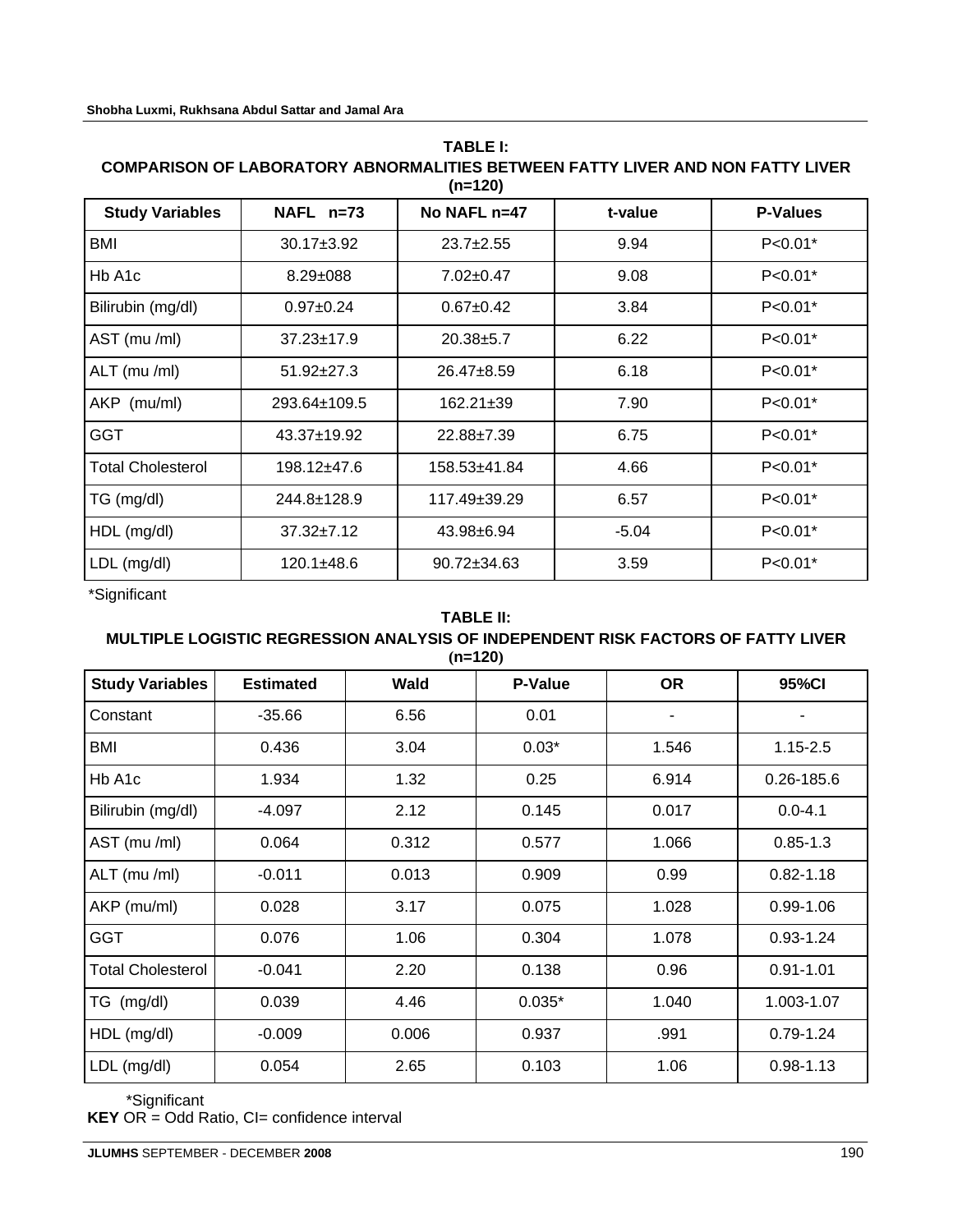regression analysis showed BMI as the independent predictor of fatty liver (P value 0.03) In diabetic fatty liver group, the mean BMI was 30.17 + 3.92 where as in non-fatty liver group it was  $23.7 + 2.55$  (P value< 0.01). In literature, among severely obese patients with diabetes, the prevalence of NAFLD has been found to be  $100\%^{2,28}$  Although overall obesity is clearly associated with NAFLD, body fat distribution appears to play an important role in the pathogenesis of NAFLD, via both its strong association with insulin resistance and possibly as source of free fatty acids. Increased intra abdominal fat deposition is also associated with what are commonly considered to be clinical manifestation of insulin resistance including type-II diabetes mellitus, impaired glucose tolerance, dyslipidemia and the metabolic syndrome.<sup>29</sup> The relationship between fatty liver, impaired glucose tolerance, diabetes mellitus and hyperlipidemia is well established.<sup>28,30</sup> It has been demonstrated that insulin resistance leads to higher free fatty acid load to the liver, consequently higher triglyceride synthesis and increased secretion of triglyceride rich very low density lipoprotein (VLDL) from the liver. In fact, hypertriglyceridemia have been strongly correlated with liver fat accumulation.<sup>28,31</sup> Our study showed increased triglyceride levels (mean 244.8 + 128.9) in diabetic fatty liver group as compared to non fatty liver group (triglycerides mean 43.98 + 6.94) and the results were statistically significant (P value <0.01). In a logistic multiple logistic regression analysis high triglycerides were also found to be independent predictor of fatty liver in diabetic population (P value 0.35). These findings are consistent with those reported in the literature.<sup>32</sup> Jin HB et al in a study conducted in China also found that fatty liver positively correlated with plasma triglyceride levels and negatively with plasma HDL-C level, but not with total cholesterol[33]. In our study also, the elevated total cholesterol did not positively correlated with fatty liver disease (P value 0.138). In addition, we also found that HbA1c levels in fatty liver disease group were higher then non-fatty liver group, which confirmed the obvious dysglycemia in these patients (P value 0.01). Although patients with type-II diabetes mellitus have normal or increased levels of insulin, they are resistant to peripheral action of this hormone.<sup>34</sup> This insulin deficiency, by promoting lipolysis, is an important cause of fatty liver in patients with poorly controlled diabetes mellitus. In this situation, massive lipolysis results in marked mobilization of free fatty acids, which are taken up by the liver and used for triglyceride synthesis with the consequent hepatic accumulation leading to steatosis. Free fatty acids are potentially cytotoxic causing mitochondrial swelling, increased lysosomal fragility, depression of enzyme activity, and impairment of membrane integrity. This

cellular damage with subsequent inflammation may result in cellular death and fibrosis. Free fatty acids have also been found to be elevated in liver tissue of obese patients. Thus although diabetes mellitus and obesity may lead to increased liver fibrosis through different mechanism, the effect of these two conditions may be additive when they both exist in the same individual.28 The levels of ALT, AST, ALK, and GGT were also elevated in diabetic fatty liver patients in our study. This is also reported in other studies as well.<sup>35,</sup>  $36$  In this study, we also noted the marked difference between the mean values of alkaline phosphatase in the two groups (293.64 Vs 162.21)( P value < 0.01).Though raised ALT levels are taken as the first marker of fatty infiltration of the liver (29,36), raised ALT levels did not positively correlated with the presence of fatty liver in our study( P value 0.909). Mofrad et al in their study reported that the histologic spectrum of NAFL is not significantly different in those with normal ALT from those with elevated ALT values and normal ALT levels does not guarantee freedom from steatohepatitis.<sup>37</sup> The mechanism behind the elevated liver enzymes in NAFL patients is that dyslipidemia and insulin resistance leading to lipid deposition in hepatocytes causes induction of mitochondrial swelling, increased lysosomal fragility and impaired membrane integrity, resulting ultimately in the release of hepatic enzymes from the injured hepatocytes.<sup>28</sup> Sorbi D et al<sup>[38]</sup> showed that in patients with non-alcoholic fatty liver disease the ratio of AST to ALT is usually <1 and it has got potential value in differentiating NAFL from alcoholic liver disease. Our study also showed that in the majority of fatty liver patients AST to ALT ratio was <1. Our study has got few limitations. The diagnosis of NAFLD in our study was based on ultrasonography and exclusion of the known causes of chronic liver disease, but was not confirmed by liver biopsy. However, ultrasonography is by for the commonest way of diagnosing NAFL in clinical practice and can accurately identify steatosis with a sensitivity of 80% and specificity of 99% (22, 23). Indeed, it has been reported that the presence of >33% fat or liver biopsy is optimal for ultrasound detection of steatosis, whereas the sensitivity of ultrasonography is poor when hepatic infiltration is less than 33%.<sup>22</sup> Our diagnosis of NAFLD, based on standard ultraonography may therefore overlook subjects with small amount of fat infiltration of the liver. In conclusion, the prevalence of non alcoholic fatty liver is high in type 2 diabetic patients and obesity, dyslipidemia, dysglycemia and elevation of liver enzymes is seen more frequently in fatty liver than in non fatty liver type 2 diabetic patients. The independently associated risk factors for diabetic fatty liver are the raised BMI and elevated levels of triglycerides.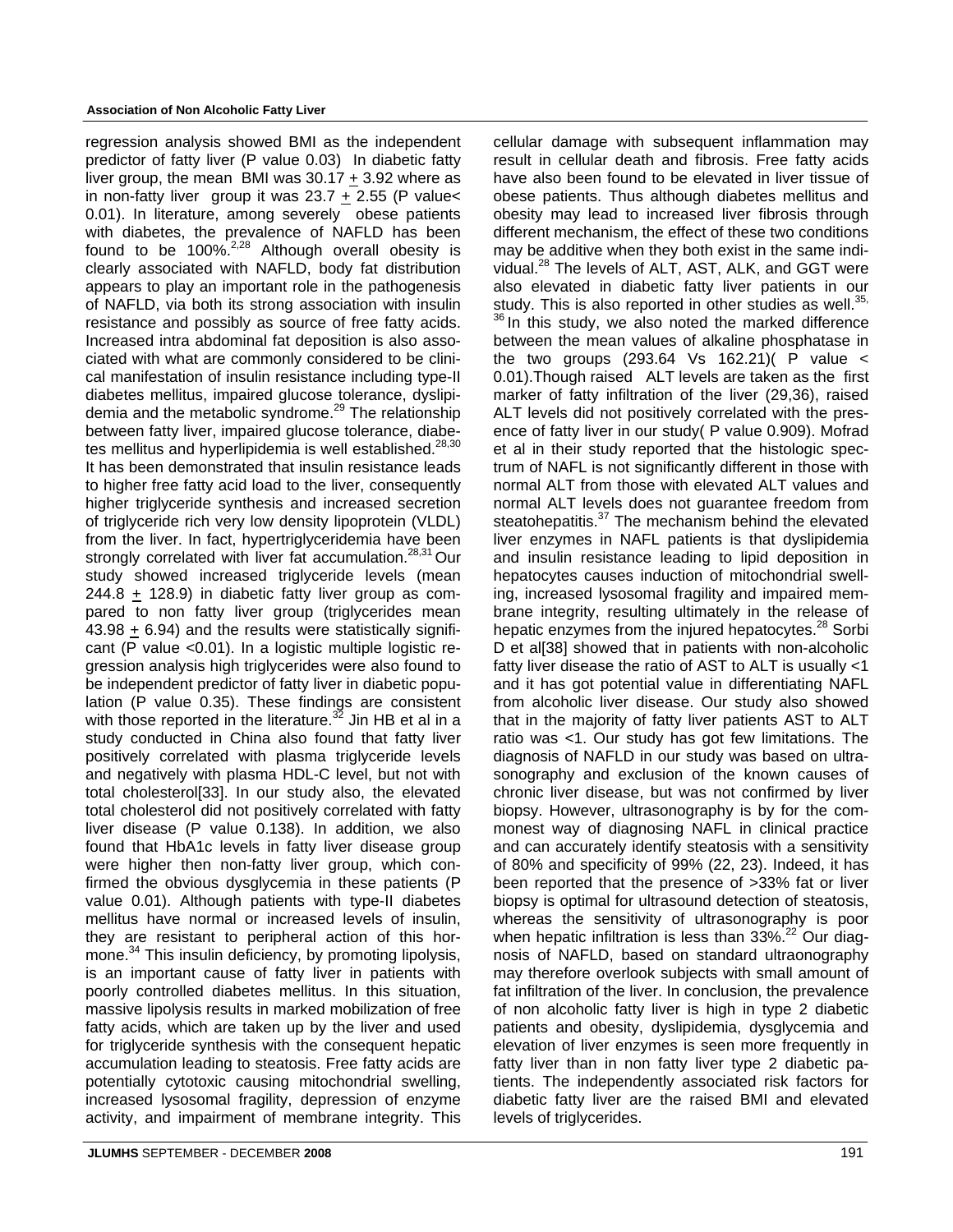#### **REFERENCES**

- 1. Podolsky DK. Infiltrative, genetic and metabolic disease affecting the liver. In: Braunwald E, Hauser SL, Fauci AS, Longo DL, Kasper DL, Jameson JL; editors. Harrison's principles of internal medicine. 16<sup>th</sup> ed. New York Mc-Graw Hill 2005: 1869 – 73.
- 2. Angulo P. Non alcoholic fatty liver disease. N Eng J Med 2002; 346: 1221 – 31.
- 3. Mulhall BP, Ong JP, Younossi ZM. Non-alcoholic fatty liver disease. An overview. J Gasteroenterol Hepatol 2002; 11: 1136 – 43.
- 4. Harrison SA, Torgerson S, Hayashi PH. The natural history of non-alcoholic fatty liver disease a clinicohistopathological study. Am J Gastroenterol 2003;98:2042– 47.
- 5. Ekestedt M, Franzen LE, Mathiesen U, Thorelius L, Holmquist M, Bodemar G et al. Long term follow up of patients with NAFLD and elevated liver enzyme. Hepatology 2006; 44: 865 – 75.
- 6. Maheshwari A, Thuluvath PJ. Cryptogenic cirrhosis and NAFLD: are they related. Am J Gastroenterol 2006; 101: 664 – 68.
- 7. Davila JA, Morgan RO, Shaib Y, McGlynn KA, El-Serag HB. Diabetes increases the risk of hepatocellular carcinoma in the United States: a population basal case control study. Gut 2005; 54: 533 – 39.
- 8. Hanley A, William K, Fiesta A, Wegenknecht L, D'Agostino R, Haffner S. Liver markers and development of the metabolic syndrome the insulin resistance atherosclerotic theory. Diabetes 2005; 54: 3140 – 47.
- 9. Oh SY, Cho YK, Kong MS, Yoo TW, Park JH, Kim HJ et al. The association between increased alanine aminotransferase activity and metabolic factors in nonalcoholic fatty liver disease. Metabolism 2006; 55: 1604 – 9.
- 10. Neuschawander-Tetri BA. Non-alcoholic steatohepatitis and the metabolic syndrome. Am J Med Sci 2005; 330: 326 – 35.
- 11. Angelico F, Del DA, Conti R, Franciosio S, Feole K, Fiorello S et al. Insulin resistance, the metabolic syndrome and non-alcoholic fatty liver disease. J Clin Endocrinol Metabol 2005; 90: 1578 – 82.
- 12. Kelly DE, McKolanis TM, Hegasi RA, Kuller LH, Kalhan SC. Fatty liver in type-2 diabetes mellitus, relation to regional adiposity, fatty acids and insulin resistance. Am J Physiol Endcrinol Metab 2003; 285: 906 – 16.
- 13. Singh SP. Non alcoholic fatty liver disease. The unfolding monster? editorial. J Gastroenterol Hepatol 2006; 21: 199 – 201.
- 14. Choudhary J, Sanyal A. Clinical aspects of fatty liver disease. Semin Liver Dis 2004; 21: 349 – 62.
- 15. Gupte P, Amarapurkar D, Agal S, Baijal R, Kulshreshtta P, Pramik S et al. Non-alcoholic steatohepatitis in type 2 diabetes mellitus. J Gastroenterol Hepatol 2004; 19: 854 – 8.
- 16. Shen L, Fan JG, Shao Y, Zeng MD, Wang JR, Luo GH et al. Prevalence of non-alcoholic fatty liver among administrative officers in Shinghai: an epidemiological survey. World J Gastroenterol 2003; 9: 1106 – 10.
- 17. Qari FA, Al Ghamdi A. Fatty liver in overweight and obese patients in Western part of Saudi Arabia: a study of sonological prevalence. Pak J Med Sci 2005; 21: 143 – 7.
- 18. Chen Q, Chen H, Huang K, Zhong Y, Han J, Zhu Z et al. Clinical features and risk factor of patients with fatty liver in Guanzhou area. World J Gasteroenterol 2004; 10: 899 – 92.
- 19. Khuram M, Abdul S, Arshad MM, Khaar H, Hasan Z. Characteristic features of NAFLD patients. Rawal Med J 2004; 29: 8 – 12.
- 20. Madan K, Batra Y, Gupta SP, Chander B, Rajan KD, Tewatia MS et al. Nonalcoholic fatty liver disease may not be a severe disease at presentation among Asian Indians. World J Gasteroenterol 2006;  $12:3400 - 5$ .
- 21. Falck-Ytter Y, Younossi ZM, Marchesini G, McCullough AJ. Clinical features, and natural history of non-alcoholic steatosis syndromes. Semin Liver Dis 2001; 21: 17 – 26.
- 22. Saadeh S, Younossi ZM, Remer EM, Gramlich T, Ong JP, Hurley M et al. The utility of radiological imaging in nonalcoholic fatty liver disease. Gastroenterology 2004; 99: 1316-20.
- 23. Siegelman ES, Rosen MA. Imaging of hepatic steatosis. Semin. Liv. Dis. 2001: 21: 71-80
- 24. Bacon BR, Farahvash MJ, Janney CG. Neuschwander Tetri BA. Non-alcoholic steatohepatitis:an expanded clinical entity.Gasteroenterology1994;107:1103 – 9.
- 25. Akber DH, Kawther AH. Non-alcoholic fatty liver disease in Saudi type-II diabetic subjects attending a medical outpatient clinic. Diabetes Care 2003 ;26: 3351 – 65.
- 26. Rocha R, Cotrim HP, Carvello FM, Sequira AC, Brega H, Freitas LA. Body mass index and waist circumference in nonalcoholic fatty liver disease. J Hum Nutr Dietet 2005; 18: 365 – 70.
- 27. Salgodo Jr. W, Santos JS, Sankarankutty AK, Castro ESilva OD. Non-alcoholic fatty liver disease and obesity. Acta Cir Bras 2006; 21: 72 – 78.
- 28. Angulo P, Keach JC, Batts KP, Lindor KD. Independent predictor of liver fibrosis in patients with